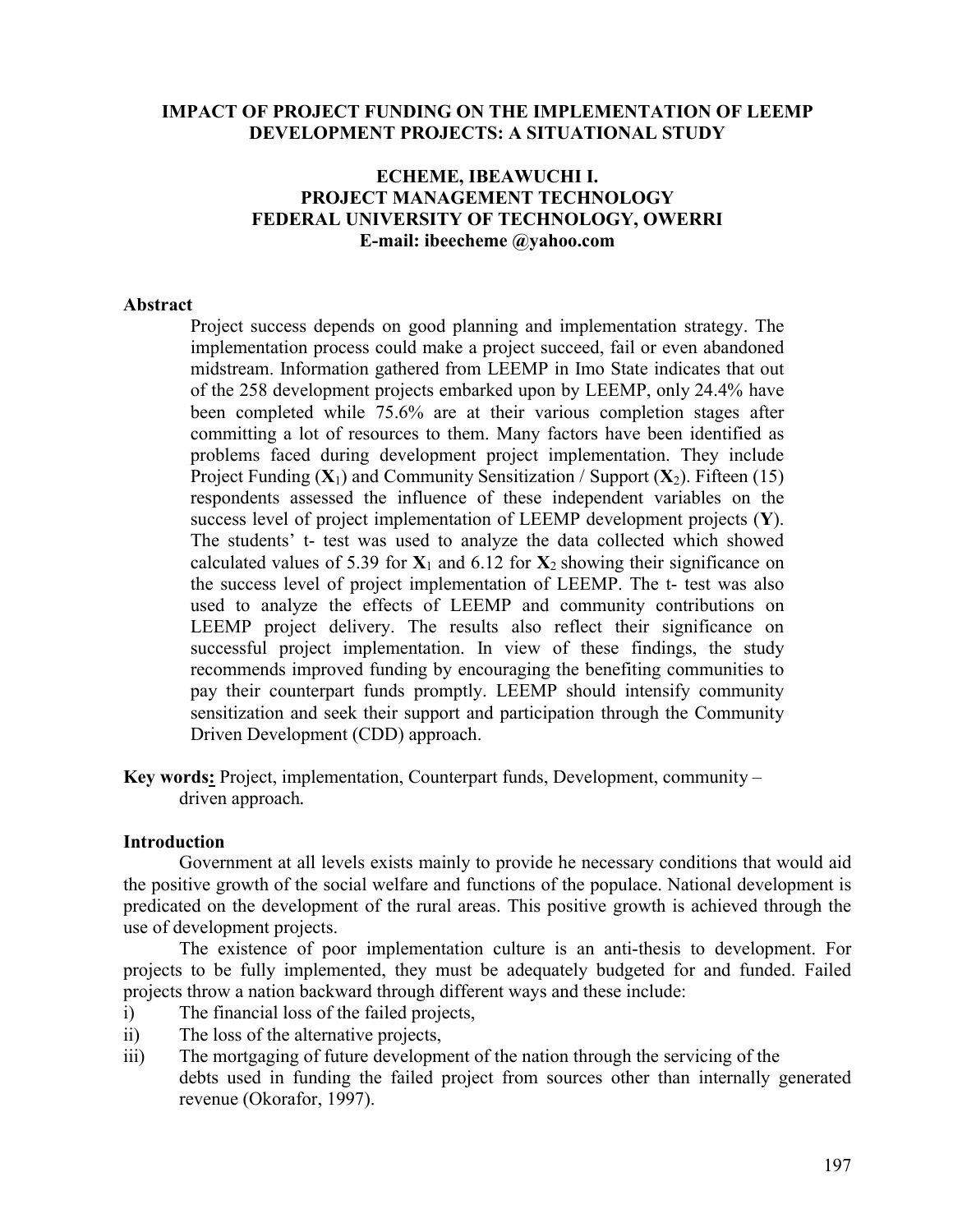#### International Journal of Development and Management Review (INJODEMAR) Vol. 4 No. 1 June, 2009

The panacea for the under-development of the social welfare of the populace is the institution of sound project planning and implementation culture and practices.

National development depends on the level of development of the rural areas which reduces poverty. Unfortunately, the development level of rural areas through development projects in Imo State is relatively low. This is evident in Appendix I. It was observed that out of the 258 rural development projects embarked upon by LEEMP in Imo State, only 63 (24.4%) have been completed as at  $31<sup>st</sup>$  October, 2007, while the other 195 (75.6%) are yet to be completed. This is in spite of the huge sums of money committed to them.

It is believed that poor sensitization of the benefiting communities on the project objectives have resulted in conflict among the Community Project Management Committee (CPMC) members, Town Unions and the people who these projects are made for. Some people ask: "are these not government projects? Why should we contribute money after paying tax? These conceptions and misunderstanding have posed problems in project implementation. The relevance of LEEMP project funding in rural development project delivery and their real impacts on the lives and developmental needs of the rural communities constitute a major problem of this study. The following questions x-ray these problems:

- a) How does the funding of LEEMP projects contribute to the proper and functional development project implementation?
- b) What is the level of participation of the benefiting communities in the implementation of LEEMP projects?
- c) What can be done to improve the level of LEEMP project delivery through proper funding?

In the light of the above, this study has the objective of examining the effectiveness of the funds budgeted for LEEMP projects since inception by the World-Bank (LEEMP-Sponsor) and the community contributions in project delivery. The key objective is to determine ways to improve the quality of project implementation of rural development projects, given that projects require to meet cost, time and performance specification.

## **Research Hypothesis**

**H<sub>O1</sub>:** Project funding is not a limiting factor to successful delivery of LEEMP projects.

**H<sub>O2</sub>:** Community awareness and participation does not have any positive effect on the implementation of LEEMP project.

**HO3**: The actual LEEMP contributions do not have a significant impact on the successful implementation of micro –projects

H<sub>O4</sub>: The actual community contribution does not have any positive impact on the success level of LEEMP micro-project delivery.

# **Methodology**

Data for the study were collected from primary and secondary sources. Questionnaire was designed based on Likert's five point scales, such that respondents could indicate how strongly they agree or disagree with each of the statements (strongly disagree, disagree, neutral, agree, strongly disagree), for example, strongly agree = 5, agree = 4, neutral = 3, disagree = 2, strongly Disagree  $= 1$ .

The drafted questionnaires were distributed to twenty respondents out of which fifteen were returned. The questionnaire allocation is shown below,

Table 1: Allocation of Questionnaire to Respondent Groups.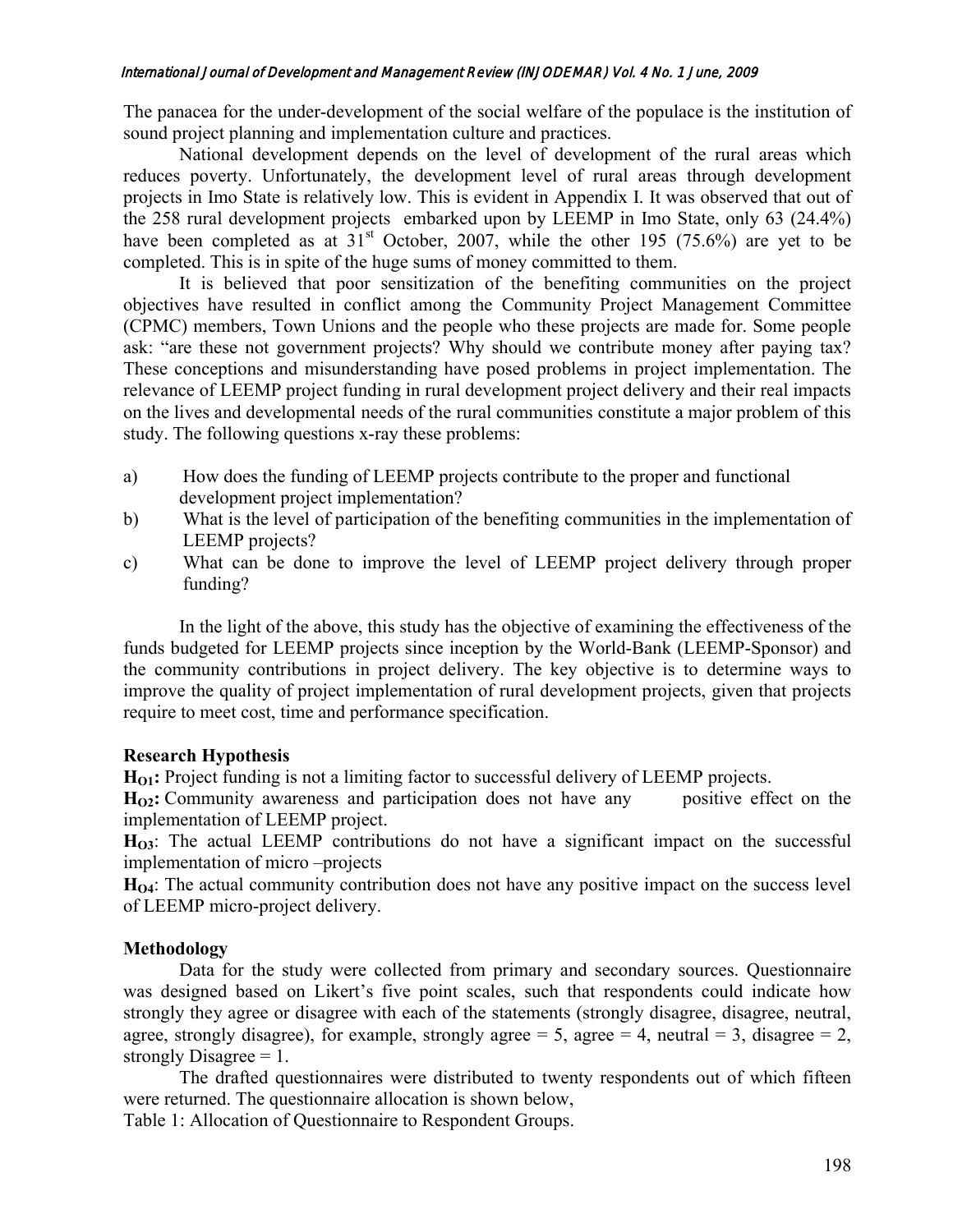| <b>Category of Respondents</b>                                      | <b>Allocation</b> |
|---------------------------------------------------------------------|-------------------|
| Medium-senior staff of LEEMP, Imo State                             |                   |
| Project Management / Officers                                       |                   |
| Community leaders /Supporters in Orsu, Obowu and Ezinihitte L.G.As. |                   |
| <b>Rural Dwellers</b>                                               |                   |
| Total                                                               | 20                |

#### **Method of Data Analysis**

The data collected is analyzed using the student's t–test at 5% level of significance. Nworuh (2001) then defines the test statistics as:



With  $n_1 + n_2$  - 2 degrees of freedom and Sp is the pooled variance.  $X_1$  and  $X_2$  are sample means computed from samples of sizes  $n_1$  and  $n_2$  respectively,  $S_1^2$  and  $S_2^2$  are sample variances for the samples.

### **Decision Rule**:



Reject  $H<sub>0</sub>$  if the calculated t- value is outside the acceptance region, otherwise accept  $H<sub>0</sub>$  and reject H<sub>A</sub>.

#### **Theoretical and Conceptual Framework**

Projects realization within time, cost and specification are the criteria for judging project success. However, Kezner (2003) added that a successful project planning and implementation occurs if the project:

- \* Comes on-schedule,
- \* Comes in on-budget,
- \* Achieves all the goals originally set for it,

\*Is adopted and used by the clients, for whom the project is intended.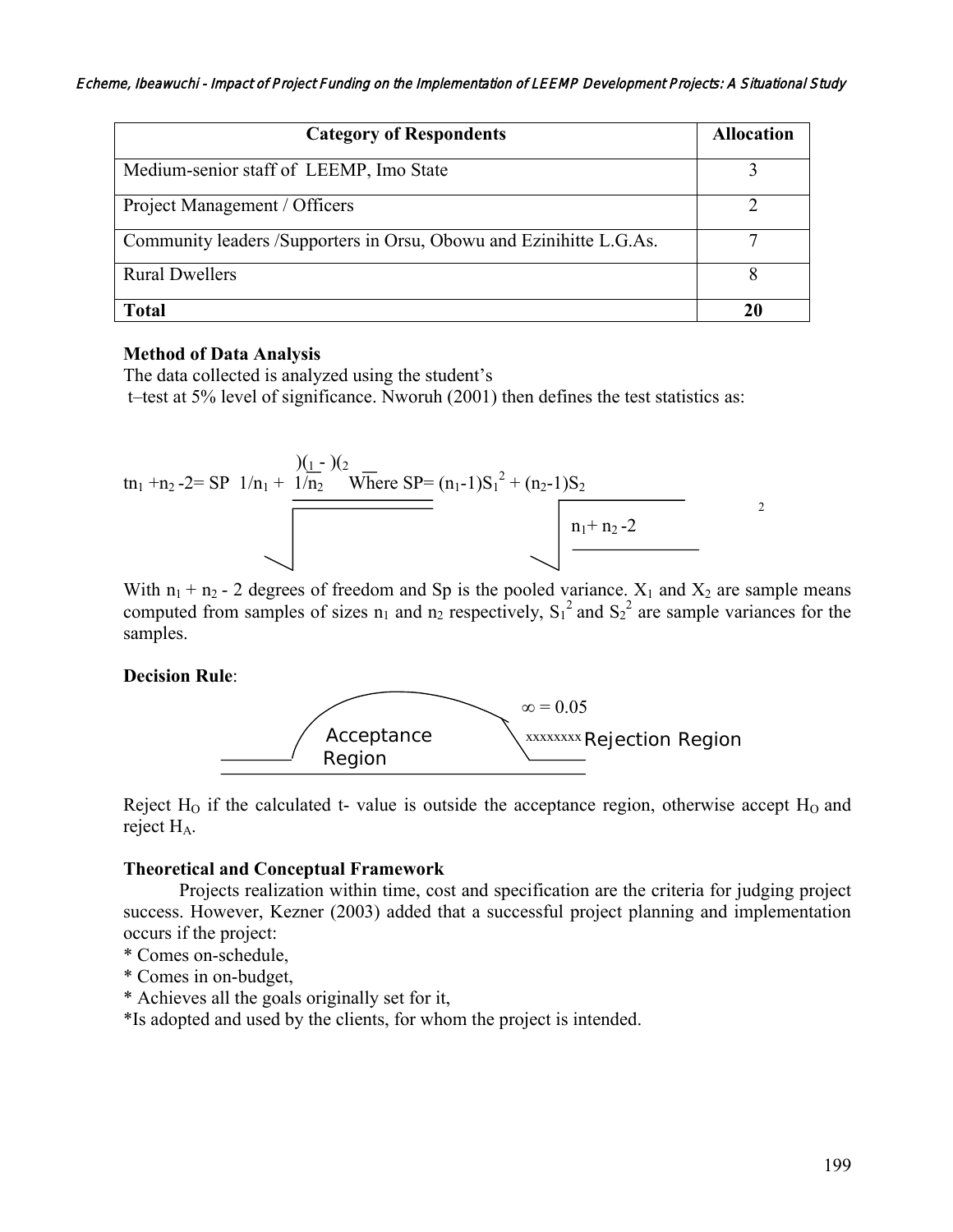### **Local Empowerment and Environment Management Projects (LEEMP): An Overview***.*

LEEMP is the Federal Government's response programme to the need to aggressively tackle development issues and environmental degradation by using a more beneficial approach that incorporates institutional mechanism for transferring development resources to communities in order to enable them finance their own development priorities. It emphasizes the sustainable management of the environment as a pre-requisite to sustainable livelihood and development.

 Thus LEEMP is a World Bank- assisted project with a poverty reduction focus designed to address four strategic environmental objectives namely:

- (i) To examine the use of Nigeria's renewable resources;
- (ii) To minimize the depletion of non- renewable resources;
- (iii) To minimize pollution and its attendant negative impact, and
- iv) To decentralize the responsibility for management of natural and financial resources. (LEEMP Handbook, 2005)

Ejiofor (2007) added that LEEMP reduces poverty by empowering communities to improve their natural and economic resources through effective management, thereby making rural dwellers to implement and manage their development agenda. LEEMP facilitates these ideas by teaching the people to learn by doing things by and for themselves.

Hence, The Board of the World Bank approved LEEMP in July 2003 for implementation in Nigeria. However, it was on  $29<sup>th</sup>$  April,  $2004$ , that LEEMP became effective. The Federal Government of Nigeria launched the project on  $15^{th}$  July 2004. On  $27^{th}$  July, 2004, the Imo state Government launched it.

## **LEEMP Implementation Strategy**

The Local Empowerment and Environmental Management Project (LEEMP) adopt the Community Driven Development (CDD) approach. Ejiofor (2007) explained that the CDD strategy makes it possible for beneficiaries to play leading roles in:-

- a) Identification and prioritization of their needs;
- b) Deciding and preparing of micro- projects required to address the identified needs;
- c) Co- financing the micro- projects;
- d) Continue to operate and maintain the micro- projects thereby ensuring sustainability;
- e) Learn to do things for themselves and in so doing their capacities are built;
- f) Ownership of the micro- projects is guaranteed by active participation of beneficiaries in all the phases of the micro-projects cycle (identification, planning, prioritization, designing, implementing and maintenance of intervention measures).

## **LEEMP Communities**

According to Okonkwo (2005), a LEEMP community must meet the following criteria;

- i) A population size of 1000 3000 people or corresponding to an area of 1000- 1800 ha.
- ii) Level of environment degradation (SEAP) and other existing reports.
- iii) Evidence of community cooperation in the last three years culminating in a development project which should have been completed or at least 50% completed and on – going.
- iv) Level of infrastructural development:-
- Lack of functional portable water within 1km,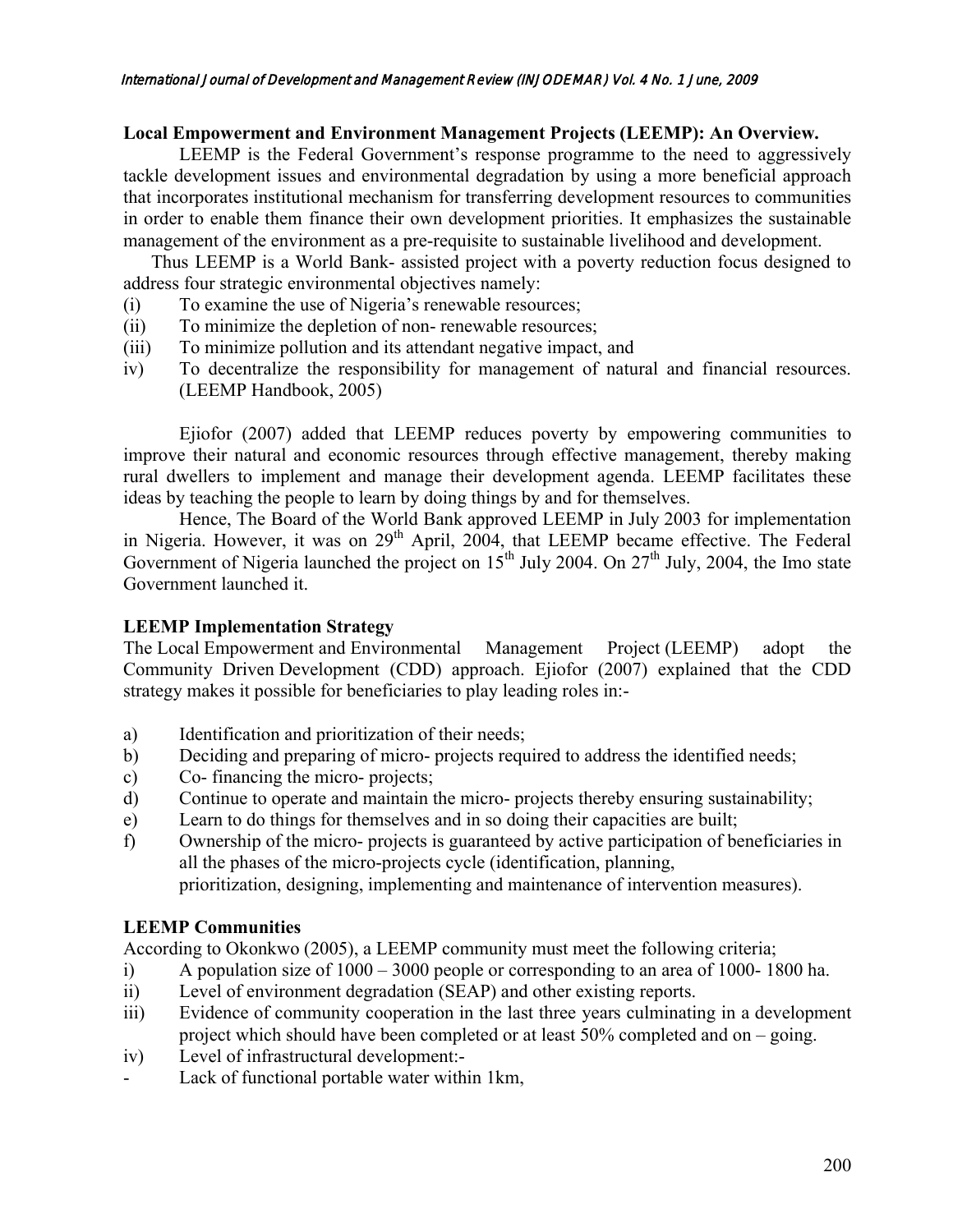#### Echeme, Ibeawuchi - Impact of Project Funding on the Implementation of LEEMP Development Projects: A Situational Study

- Lack of functional government schools within 2kms,
- Lack of functional primary health care facilities within 5kms,
- Lack of motorable access and or feeder roads (navigable water ways for reverine areas).
- Lack of active market centers within 5 kms.

He emphasized that criteria (ii) and (iii) above are used in providing clear indication of communities to be chosen.

Many local Governments and communities in Imo state are beginning to adopt the strategies of LEEMP in developing their infrastructure and reducing poverty. Table 2 below shows the number of LGAs and communities that are benefiting from LEEMP developing projects.

**Table 2: Participating LGA's and Number of Benefiting Communities in Imo State.**

| S/N            | LGA               | <b>NO OF BENEFITING</b><br><b>COMMUNITIES</b> | <b>NO OF COMMUNITY</b><br><b>DEVELOPMENT PLANS</b><br>(CDPs) EXPECTED | <b>NO OF CDP</b><br><b>PRODUCED</b> |
|----------------|-------------------|-----------------------------------------------|-----------------------------------------------------------------------|-------------------------------------|
|                | Aboh Mbaise       | 22                                            | 22                                                                    | 22                                  |
| $\overline{2}$ | Ezinihitte Mbaise | 23                                            | 25                                                                    | 25                                  |
| 3              | Ihitte / Uboma    | 14                                            | 14                                                                    | 14                                  |
| $\overline{4}$ | Ngor Okpala       |                                               | 11                                                                    |                                     |
| 5              | Njaba             | 18                                            | 18                                                                    | 18                                  |
| 6              | Obowo             | 21                                            | 21                                                                    | 21                                  |
|                | Ohaji/ Egbema     | 10                                            | 10                                                                    | 10                                  |
| 8              | Onuimo            | 12                                            | 12                                                                    | 12                                  |
| 9              | Orsu              | 22                                            | 22                                                                    | 20                                  |
|                | <b>Total</b>      | 150                                           | 156                                                                   | 153                                 |

**Source:** LEEMP Status Report and Profile of Micro- Projects, December 2007: 64. LEEMP is intervening in nine (9) LGA's and 150 communities in Imo State.

### **Data Presentation And Analysis**

**Table 3: Relation of Project Funding**  $(X_1)$  **and Community Sensitization/ Support**  $(X_2)$  **to successful project Implementation.**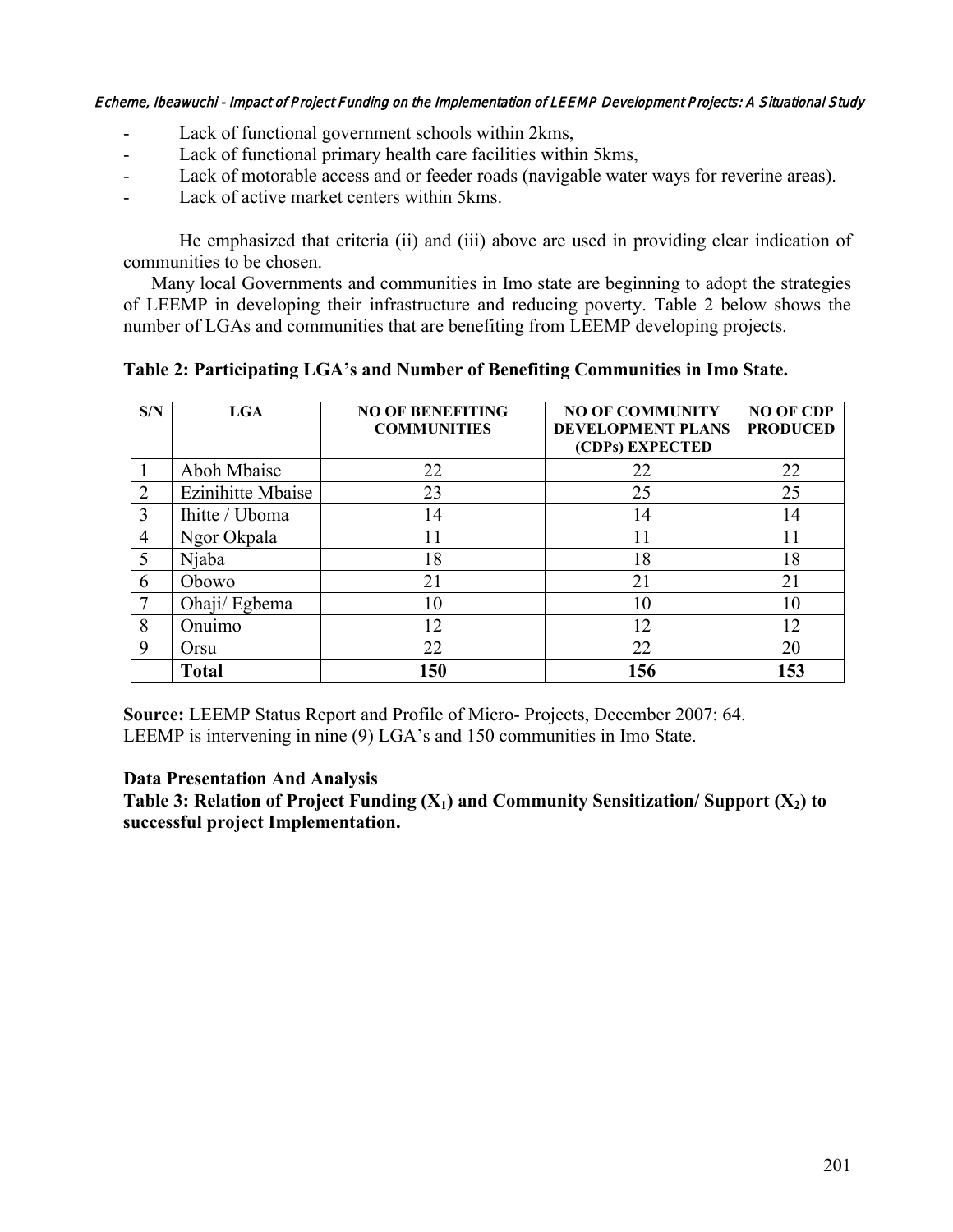| <b>Respondent</b> | $X_1$           | $X_2$           | $\mathbf Y$ |
|-------------------|-----------------|-----------------|-------------|
| 1                 | 25              | 17              | 39          |
| $\overline{2}$    | 19              | 14              | 38          |
| $\overline{3}$    | 25              | 25              | 40          |
| $\overline{4}$    | 21              | 21              | 38          |
| 5                 | $\overline{25}$ | $\overline{25}$ | 41          |
| 6                 | 23              | 16              | 38          |
| $\overline{7}$    | 23              | 16              | 38          |
| 8                 | $18\,$          | 18              | 38          |
| 9                 | 19              | 25              | 40          |
| 10                | 22              | $\overline{15}$ | 27          |
| $11\,$            | 19              | 19              | 39          |
| 12                | 25              | 25              | 40          |
| 13                | 14              | 19              | 32          |
| 14                | 25              | 25              | 40          |
| 15                | 25              | 19              | 43          |
| Total $(\Sigma)$  | 328             | 302             | 567         |

**Source:** Field Survey, 2008

## **Hypothesis I (Ho1):**

#### **Project funding is not a limiting factor to successful delivery of LEEMP projects.**  at  $00 = 0.05$  level of significance

 $t_c = 5.39$  while  $t_{0.05} (28) = 1.70$ 

Since tc =  $5.39 > t_{0.05}$  (28) = 1.70, we reject H<sub>O1</sub> and say that project funding is a limiting factor to successful delivery of LEEMP projects.

## **Hypothesis II (Ho2).**

## **Community sensitization and participation do not have any positive effect on the implementation of LEEMP development projects**

 $tc = 6.12$  while  $t_{0.05}$  (28) 1.70,

 $tc > t_{0.05(28)}$  so we reject H<sub>O2</sub> and conclude that community sensitization and participation have a positive effect on the implementation of LEEMP development projects.

From the analysis above, it means that, if the benefiting communities are well sensitized and allowed to participate fully in LEEMP project implementation, they will understand the need to pay their counterpart funds, thus helping LEEMP to effectively implement their development projects.

To check the validity of the research data, the summary of disbursement for micro projects (CDPs) by sector since inception in Imo State (see table below) is analyzed using the t- test.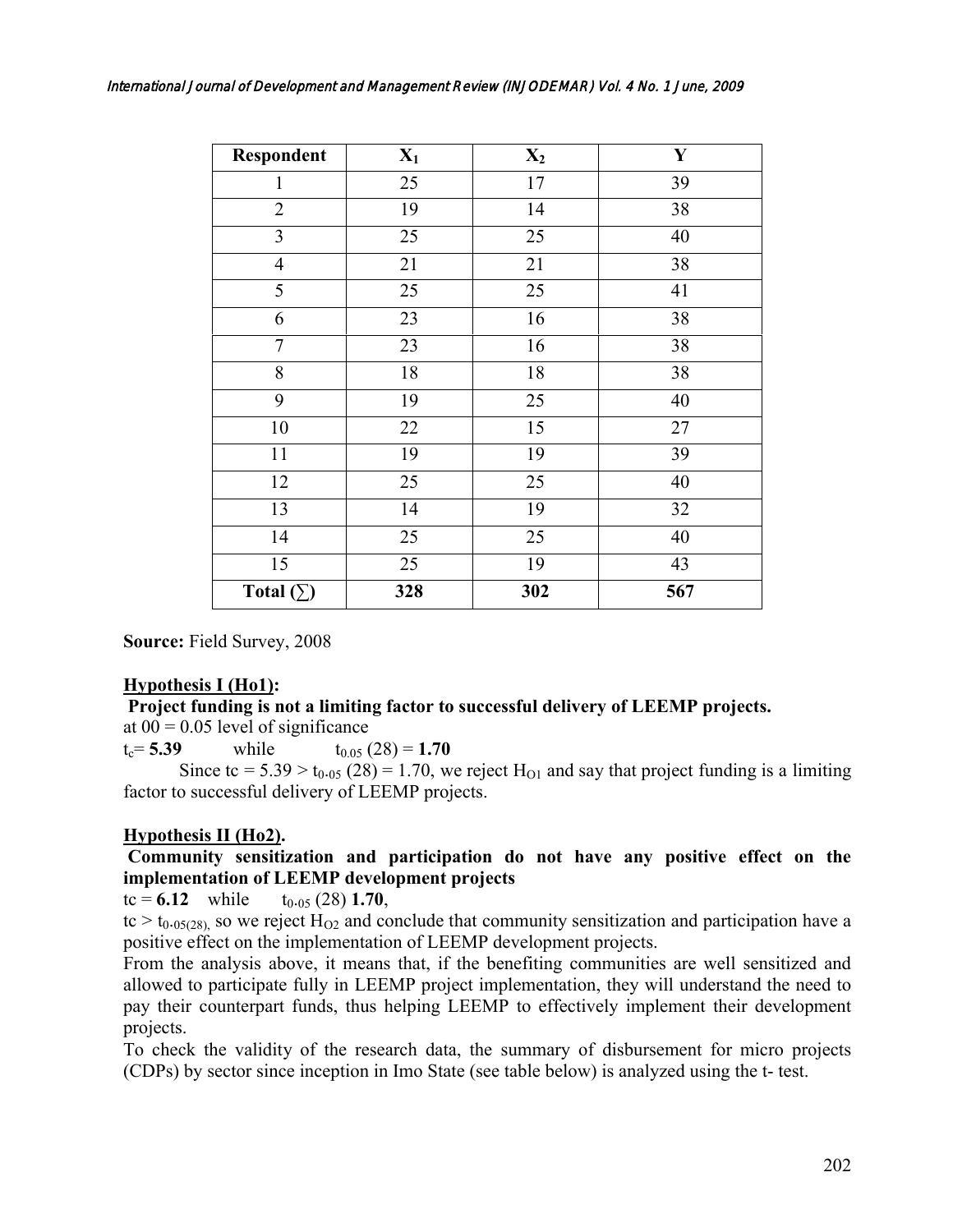|     |                    |                | $0.1$ D to 0 at 50 mm<br>$\frac{1}{2}$ of 1 and $\frac{1}{2}$ to $\frac{1}{2}$ by $\frac{1}{2}$ by $\frac{1}{2}$ |                     |                     |                 |                 |  |  |
|-----|--------------------|----------------|------------------------------------------------------------------------------------------------------------------|---------------------|---------------------|-----------------|-----------------|--|--|
| S/N | <b>SECTOR</b>      | NO OF          | <b>TOTAL PROJECT</b>                                                                                             | <b>ACTUAL</b>       | <b>ACTUAL LEEMP</b> | NO OF           | NO OF           |  |  |
|     |                    | <b>MICRO</b>   | COST (N)                                                                                                         | <b>COMMUNITY</b>    | <b>CONTRIBUTION</b> | <b>PROJECTS</b> | <b>PROJECTS</b> |  |  |
|     |                    | <b>PROJECT</b> |                                                                                                                  | <b>CONTRIBUTION</b> | (N)                 | COMPLETED       | <b>NOT</b>      |  |  |
|     |                    |                |                                                                                                                  | (N)                 |                     |                 | COMPLETED       |  |  |
|     | Education          | 29             | 100,449,471.38                                                                                                   | 3, 575, 087.40      | 58,830,621.43       | 8               | 21              |  |  |
|     | <b>Health</b>      | 24             | 111,840,852.27                                                                                                   | 4,458,735.00        | 48,173,007.30       | 5               | 19              |  |  |
|     | Water              | 58             | 192,713,727.00                                                                                                   | 7,264,785.00        | 114,274,911.24      | 12              | 46              |  |  |
|     | Road/Transport     | 16             | 88,354,352.40                                                                                                    | 1,061,500.00        | 48,345,820.74       | 6               | 10              |  |  |
| 5   | Electrification    | 27             | 125,245,848.40                                                                                                   | 9,267,399.00        | 87,610048.48        | 5               | 22              |  |  |
| b   | Socio economic     | 72             | 252,690,964.11                                                                                                   | 4,398,000.00        | 72,424,051.19       | 24              | 48              |  |  |
|     | Environment        | 32             | 90220,120.29                                                                                                     | 1,885,100.00        | 47,517491.74        | 3               | 29              |  |  |
|     | Not. Resources     |                |                                                                                                                  |                     |                     |                 |                 |  |  |
|     | <b>GRAND TOTAL</b> | 258            | 734,093,435.70                                                                                                   | 41,464,106.40       | 412,175,591.34      | 63              | 195.            |  |  |
|     | Mean $(x)$         |                | 104,870490.80                                                                                                    | 5,923,443.80        | 58,82,227.33        |                 |                 |  |  |
|     | STD.DEV.(S)        |                | 39,637,319.80                                                                                                    | 2,238,851.30        | 24,038,565.62       |                 |                 |  |  |

#### **Table 4: Summary of Disbursement of Funds to CDPS by Sector**.

**Source**: LEEMP Project Implementation Profile

 If the benefiting communities can pay their counterpart funding and project funds released on time and adequately, the low level of project implementation of 24.4% witnessed so far by LEEMP could be improved upon. The t- test analyses for the following hypothesis include :

### **HYPOTHESIS III(H<sub>O3</sub>):**

**The actual LEEMP contributions do not have a significant impact on the successful implementation of micro-project.**

at  $&mathbf x = 0.05$  level of significance,

tc = **2.61** while  $t_{0.05}$  (12) = **1.78** 

Since tc  $> t_{0.05}$  reject H<sub>03</sub>, and accept H<sub>A3</sub> which says that the actual LEEMP contribution is significant to the successful implementation of micro-projects.

## **HYPOTHESIS IV (H<sub>04</sub>)**

### **The actual community contributions do not have any positive impact on the success level of LEEMP Micro –Project delivery.**

at  $&mathbf k = 0.05$  level of significance,  $t_c = 6.54$  while  $t_{0.05} = 1.78$ 

Since the calculated value (t<sub>c</sub>) = 6.54 fell outside the acceptance region, we reject  $H_{04}$  and accept  $H_{AA}$  which says that the actual community contribution has positive impact on the success level of LEEMP micro-project delivery.

From the analysis of  $H_{03}$  and  $H_{04}$ , the results corroborate with hypotheses  $H_{01}$  and  $H_{02}$ . The significance of  $H_{A3}$  and  $H_{A4}$  means that prompt disbursement of project funds is very important to allow the smooth implementation of micro-projects.

The confirmation that community contributions play a role in the successful implementation of LEEMP development project suggests the need to intensify the sensitization of the benefiting communities and seek their support for timely contribution of the counterpart funds. This will help to speed up the implementation of LEEMP development projects. Since proper funding is the bedrock of project implementation, project funds need to be disbursed timely and adequately to enable LEEMP carry out its poverty reduction programmes through effective and efficient delivery of rural development projects in Imo State and the nation in general.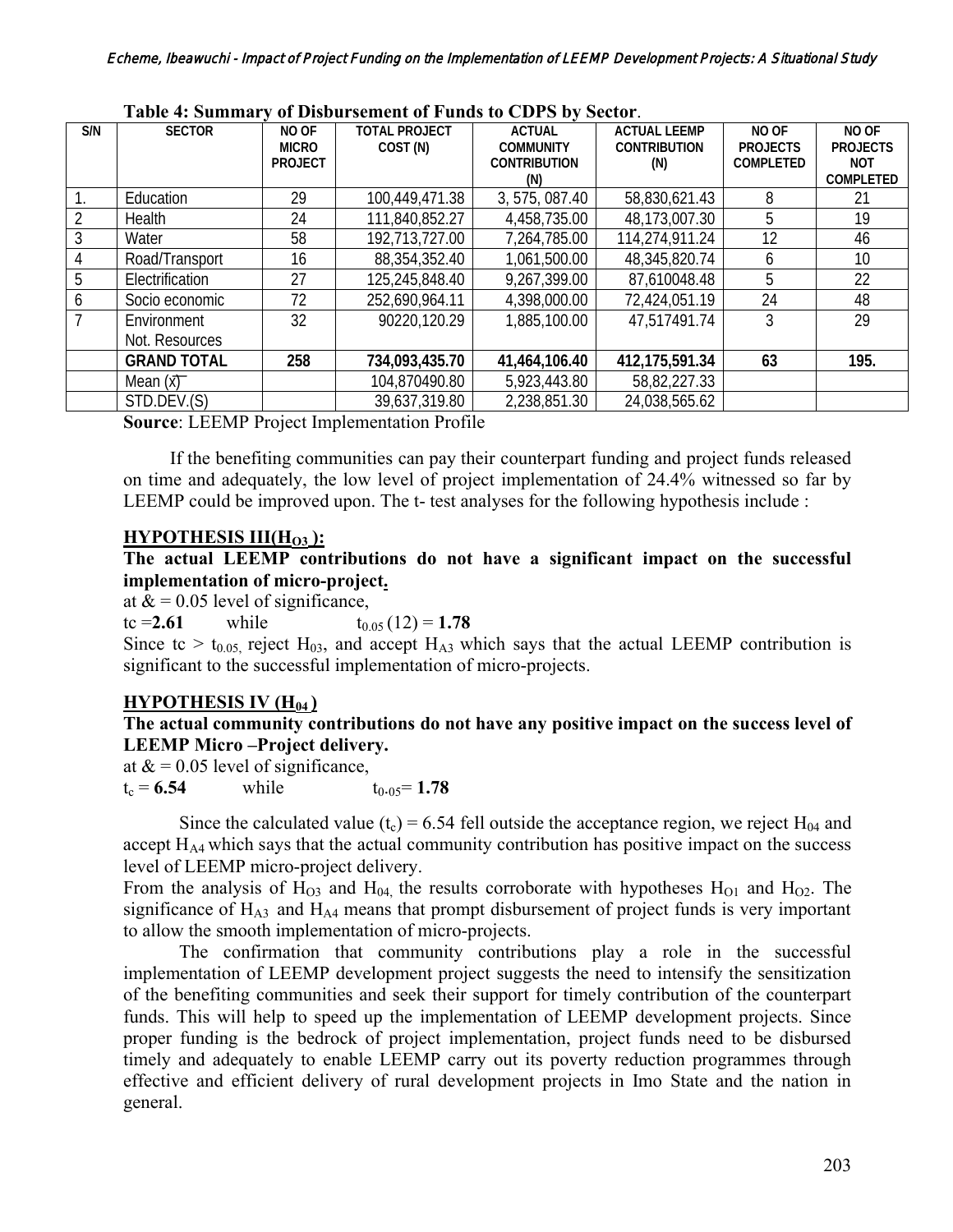### **Conclusion**

The study reveal that the success level of LEEMP project delivery is 24.4%. Poor project funding and community sensitization/support mostly interacted to achieve the low level. From the findings of the analyzed data, the following conclusions can reasonably be drawn.

- (i) Timely and sufficient injection of funds is critical for proper project implementation. But LEEMP most times experiences late and insufficient supply of fund from the recipient communities.
- (ii) Adequate orientation and participation of the benefiting communities are needed for successful implementation of rural projects. Unfortunately, this is not sufficient in some LEEMP intervention communities, hence resulting to misunderstanding between LEEMP officials, CPMC and Town Union members.

### **Recommendations**

The study therefore recommends as follows:

 There should be sufficient sensitization of the communities to make the community counterpart funding a priority and on time too. This will help to ensure prompt disbursement of project funds. Again, the Local Government Council should be admonished to assist the poor communities in paying their counterpart funds.

 LEEMP and other rural development promoters should enhance their orientation programmes to properly create awareness among the selected communities. This will create a sense of understanding among the rural dwellers. They will see the project as their project, and hence contribute to its successful implementation.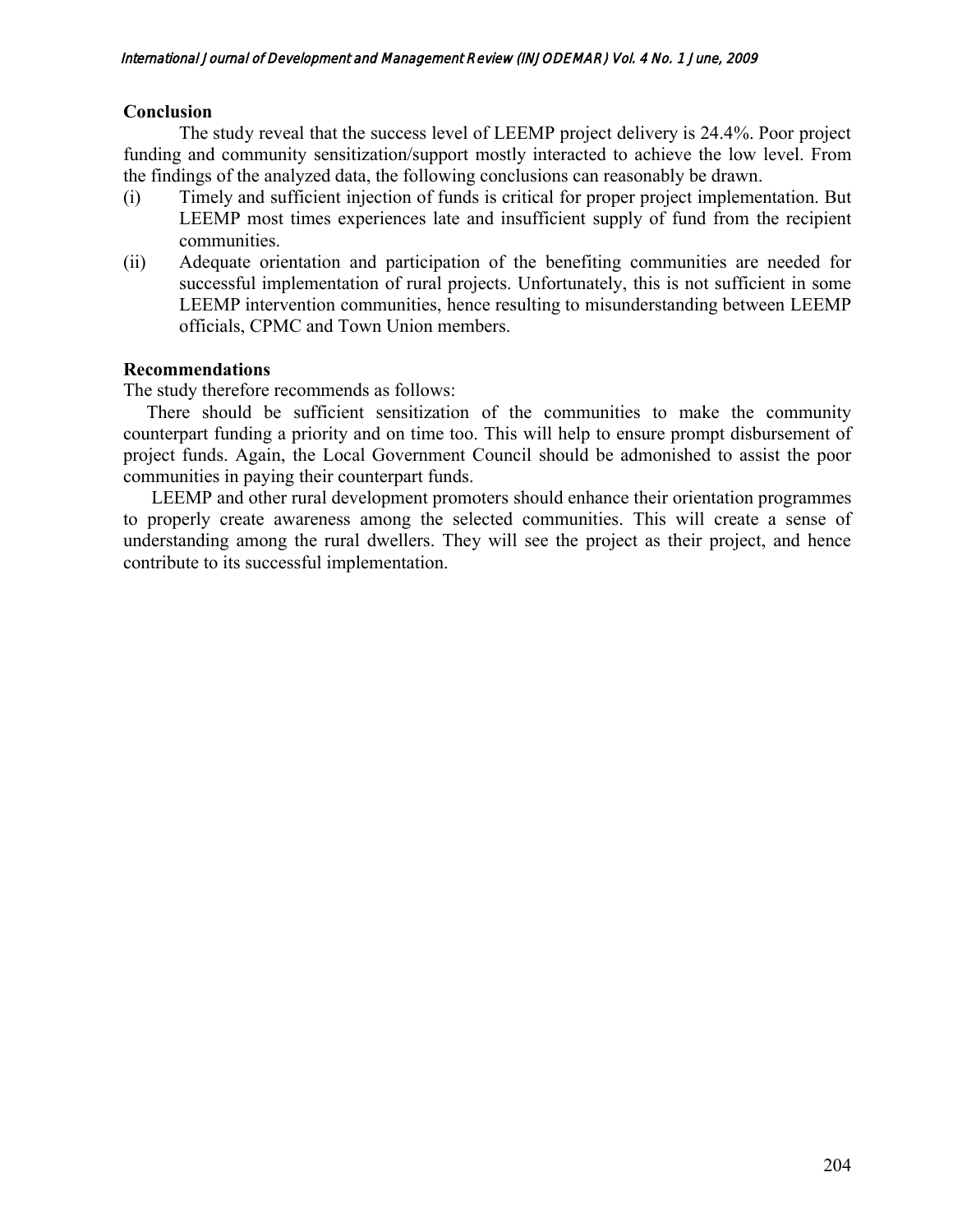Echeme, Ibeawuchi - Impact of Project Funding on the Implementation of LEEMP Development Projects: A Situational Study

### **References**

Ejiofor, D. (2007) *"Fostering Human Development through LEEMP".* Giant Strides of Imo LEEMP. A Magazine of Imo State Project Support Unit, No.1 Vol.1, August 2007, pp.5

Kezner (2003) *Project Management Handbook*, In Cleland, D.I. (ed), London: Prentice Hall. LEEMP, (2005) *LEEMP Project Implementation Profiles*, State, Project Support Unit (SPSU), October, pp. 1

- Nworuh, G.E. (2001) *Fundamentals of Applied Quantitative Techniques for Management Decision*, Nigeria: Bon Associates – HRDC.
- Okonkwo, B.G. (2007) "*LEEMP: A Veritable Development Tool in Imo State".* A Magazine of LEEMP, 3rd Year Anniversary. December 2007.
- Okorafor, G. F. (1997) "Project Management and the Nigerian Economy". *Journal of Project Management Technology.* Vol.1, No.1. pp.12
- World Bank Group (2007) *The Project Cycle; How the Process Begins,*  http:/web.worldbank.org/website/ EXTERNAL/Projects/O<sub>11</sub>. August 23, 2007.